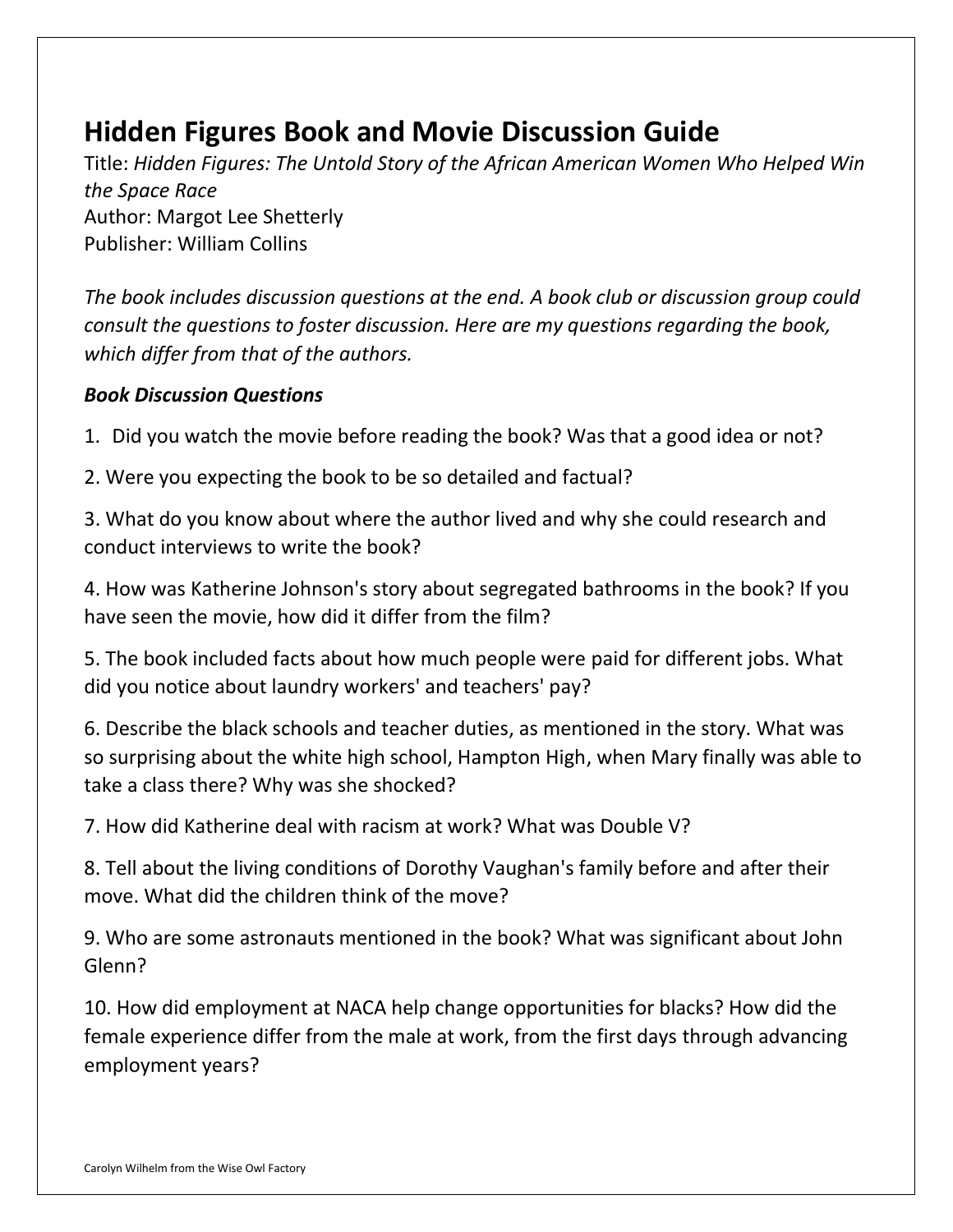## **The movie is a fictionalized version of the nonfiction book and is about 74% accurate.**

## *Movie Questions*

1. The opening scene looks like there may be trouble for the three women when their car broke down in the middle of nowhere. How did the situation resolve? What did you learn about Dorothy Johnson Vaughan to help foreshadow her promotion at work?

2. NASA was divided into the West and East work areas. In what ways were they segregated?

3. A library book became the catalyst for worker empowerment. How did this one book contribute to the computer revolution? How was the book obtained? How far did it reach?

4. Explain the attitudes of the men who were engineers towards other workers. How did these attitudes develop during the story?

5. Math was empowering to the main characters. Why? How? Do you think it is still so important?

6. They also showed the home lives of the main characters. How did this help humanize the story against a backdrop of technology and precision?

7. The movie was set in 1961-62 when civil rights activists were working and demonstrating. How did the film reflect the reasons why changes were needed in society at large?

8. The movie was about 74% factual. They did not need a court order for one person to attend high school (after receiving a Bachelor's Degree). What were other elements of the movie were exaggerated for dramatic effect?

9. The IBM computer was necessary at that time. Explain how it helped with integration at work.

10. Discuss some of your favorite scenes or people in the movie. Tell why you especially liked those.